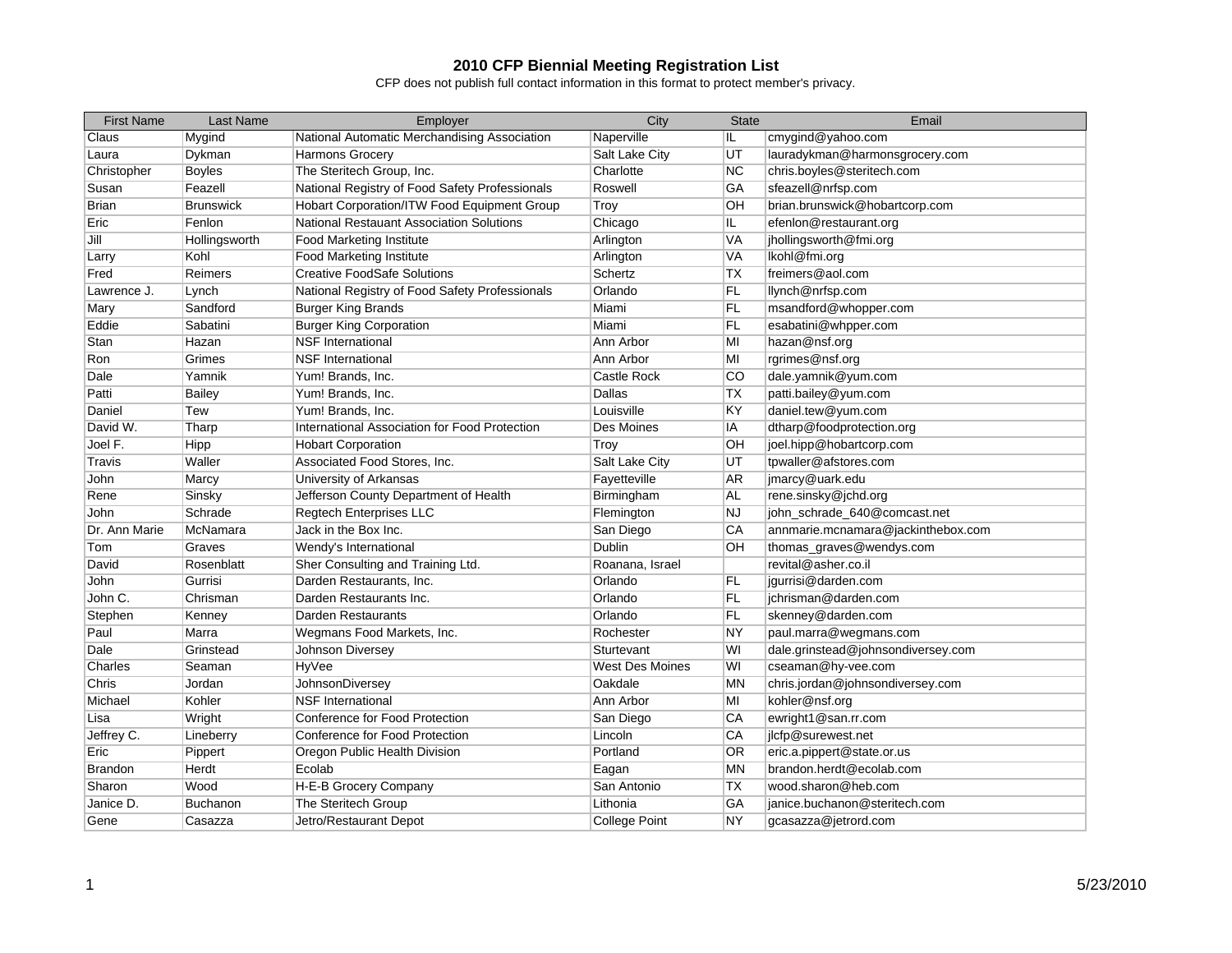| Larry         | Cohen             | Jetro/Restaurant Depot                           | <b>College Point</b> | NY        | lcohen@jetrord.com                     |
|---------------|-------------------|--------------------------------------------------|----------------------|-----------|----------------------------------------|
| Angela        | Benton            | Jetro/Restaurant Depot                           | <b>College Point</b> | <b>NY</b> | abenton@jetrord.com                    |
| Dianna        | Pasley            | Schnuck Markets, Inc.                            | St. Louis            | <b>MO</b> | dpasley@schnucks.com                   |
| Dee           | Williams          | Jack in the Box Inc.                             | San Diego            | СA        | dee.williams@jackinthebox.com          |
| Jeffrey S.    | Anderson          | The Proctor & Gamble Company                     | Cincinnati           | <b>OH</b> | anderson.jd.4@pg.com                   |
| John A.       | Foster            | Proctor & Gamble                                 | Walton               | KY        | foster.ja.1@pg.com                     |
| Colleen       | Paulus            | Minnesota Department of Health                   | St. Paul             | MN        | colleen.paulus@state.mn.us             |
| April         | Bogard            | Minnesota Department of Health                   | St Paul              | <b>MN</b> | april.bogard@state.mn.us               |
| Pamela        | Steinbach         | Minnesota Department of Health                   | St. Paul             | ΜN        | pam.steinbach@state.mn.us              |
| Dr. Catherine | <b>Adams Hutt</b> | National Restaurant Association                  | Washington           | DC        | cadams@rdrsol.com                      |
| Michael J.    | Dolan             | GOJO Industries, Inc.                            | Akron                | OH        | dolanm@gojo.com                        |
| Mary          | Weaver            | <b>Target Corporation</b>                        | Minneapolis          | <b>MN</b> | mary.weaver2@target.com                |
| Dean          | Finkenbinder      | <b>Wyoming Department of Agriculture</b>         | Cheyenne             | <b>WY</b> | dfinke@state.wy.us                     |
| Allison       | Jennings          | The Kroger Company                               | Atlanta              | GA        | allison.jennings@kroger.com            |
| Linda         | Zaziski           | Meijer, Inc.                                     | <b>Grand Rapids</b>  | MI        | linda.zaziski@meijer.com               |
| Ruth          | Petran            | Ecolab                                           | Eagan                | <b>MN</b> | ruth.petran@ecolab.com                 |
| Victoria      | Griffith          | <b>Clyde's Restaurant Group</b>                  | Washington           | DC        | vicki@clydes.com                       |
| Ken           | Falci             | <b>Kellogg Company</b>                           | <b>Battle Creek</b>  | MI        | ken.falce@kellogg.com                  |
| Jacqueline    | Owens             | Wisconsin Deptartment of Agriculture             | Madison              | WI        | jacqueline.owens@wi.gov                |
| Bill          | Hardister         | Mecklenburg County Health Department             | Charlotte            | <b>NC</b> | bill.hardister@mecklenburgcountync.gov |
| Terrance      | Powell            | Los Angeles County Dept. of Public Health        | <b>Baldwin Park</b>  | CA        | tpowell@ph.lacounty.gov                |
| Sidney        | Doi               | Hawaii Department of Health/Sanitation Branch    | Honolulu             | HI        | sidney.doi@doh.hawaii.gov              |
| Rex           | Mitsunaga         | State of Hawaii Department of Health             | Honolulu             | HI        | rex.mitsunaga@doh.hawaii.gov           |
| Larry         | Eils              | Association/NAMA                                 | Chicago              | IL.       | peony@mc.net                           |
| Janet         | McGinn            | <b>USDA/FSIS</b>                                 | Washington           | DC        | janet.mcginn@fsis.usda.gov             |
| Tara          | Paster            | Paster Training, Inc.                            | Pottstown            | PA        | tara.paster@pastertraining.com         |
| C. Thomas     | Leitzke           | Wisconsin Department of Agriculture              | Madison              | WI        | tom.leitzke@wi.gov                     |
| Thomas        | Johnson           | JDP, Inc.                                        | Mendota Heights      | MN        | tomj@jdpinc.com                        |
| Courtney      | Halbrook          | FoodHandler, Inc.                                | Dallas               | TX        | chalbrook@barriersafe.com              |
| Rick          | Barney            | Delhaize America                                 | Tampa                | FL        | rabarney@sweetbaysupermarket.com       |
|               |                   |                                                  | Research Triangle    |           |                                        |
| Jonathan      | Brania            | Underwriters Laboratories Inc.                   | Park                 | ΝC        | jonathan.brania@us.ul.com              |
|               |                   |                                                  | Research Triangle    |           |                                        |
| Gary          | Coleman           | Underwriters Laboratories, Inc.                  | Park                 | <b>NC</b> | gary.coleman@us.ul.com                 |
| Miriam        | Eisenberg         | Ecosure/Ecolab                                   | Lincolnshire         | IL.       | miriam.eisenberg@ecolab.com            |
| Albert        | Espinoza          | $H-E-B$                                          | San Antonio          | TX        | espinoza.albert@heb.com                |
| Alan          | Malone            | WinCo Foods LLC                                  | <b>Boise</b>         | ID        | Alan.Malone@Wincofoods.com             |
| James         | Mann              | Handwashing for Life Institute                   | Libertyville         | IL        | jmann@handwashingforlife.com           |
| Gregory A.    | Orman             | Ecolab/Food Safety Specialties, Inc.             | Fort Worth           | <b>TX</b> | gregory.orman@ecolab.com               |
| Kathleen      | Piche             | <b>National Restaurant Association Solutions</b> | Chicago              | IL.       | kpiche@restaurant.org                  |
|               |                   | Wisconsin Restaurant Association Education       |                      |           |                                        |
| Susan         | Quam              | Foundation                                       | Madison              | WI        | squam@wirestarant.org                  |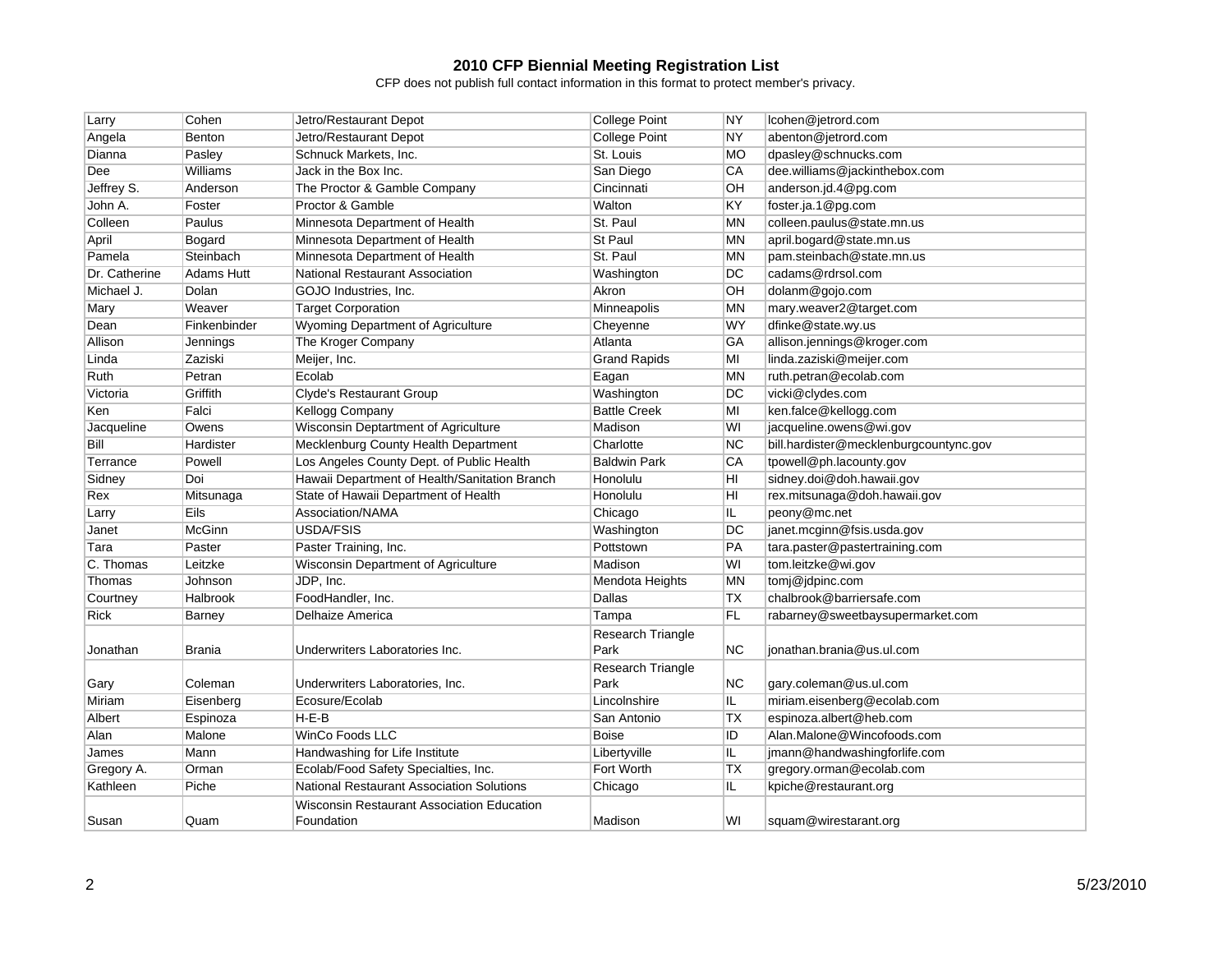| Lydia        | <b>Strayer</b>   | <b>Chemstar Corporation</b>                              | Vicksburg           | MS              | Istrayer@bellsouth.net            |
|--------------|------------------|----------------------------------------------------------|---------------------|-----------------|-----------------------------------|
| Katherine MJ | Swanson          | Ecolab Inc                                               | Eagan               | <b>MN</b>       | katie.swanson@ecolab.com          |
| Sue          | Kowalczyk        | DuPage County Health Department                          | Wheaton             | IL.             | skowalcz@dupagehealth.org         |
| Keith        | Jackson          | <b>Potbelly Sandwich Works</b>                           | Chicago             | IL.             | keith.jackson@potbelly.com        |
| Don          | Lane             | The Kroger Co.                                           | Cincinnati          | OH              | don.lane@kroger.com               |
| Ron          | Gaither          | The Kroger Company                                       | Cincinnati          | OH              | ron.gaither@kroger.com            |
| Jane         | Griffith         | Wawa, Inc.                                               | Wawa                | PA              | jane.m.griffith@wawa.com          |
| Kevin        | Connell          | Wawa Inc.                                                | Wawa                | PA              | kevin.c.connell@wawa.com          |
| Gerald       | Wojtala          | <b>International Food Protection Training Institute</b>  | <b>Battle Creek</b> | MI              | jerry.wojtala@ifpti.org           |
| Chirag H.    | <b>Bhatt</b>     | Garrison Enterprises, Inc.                               | Houston             | <b>TX</b>       | cbhatt@garrisonenterprises.net    |
| Robert D.    | Frappier         | Ahold USA, Inc.                                          | Quincy              | MA              | rfrappier@aholdusa.com            |
| Liza         | Frias            | Supervalu                                                | Fullerton           | CA              | liza.frias@supervalu.com          |
| Cameron      | Garrison         | Garrison Enterprises, Inc.                               | Charlotte           | <b>NC</b>       | cgarrison@garrisonenterprises.net |
| Cory         | Hedman           | Delhaize America                                         | Scarborough         | ME              | chedman@hannaford.com             |
| Adam         | Johnson          | Supervalu                                                | Boise               | ID              | adam.johnson@supervalu.com        |
| Holly        | Mueller          | <b>Target Corporation</b>                                | Minneapolis         | <b>MN</b>       |                                   |
| Gina         | Nicholson        | The Kroger Company                                       | Westerville         | OH              | gina.nicholson@kroger.com         |
| Doris        | Rittenmeyer      | <b>BarrierSafe Solutions International</b>               | Coralville          | IA              | DRittenmeyer@barriersafe.com      |
| Joel         | Ortiz            | <b>Whole Foods Market</b>                                | Austin              | <b>TX</b>       | joel.ortiz@wholefoods.com         |
| Todd         | Rossow           | Publix Super Markets, Inc.                               | Lakeland            | FL.             | todd.rossow@publix.com            |
| Cindy        | Rice             | Ecolab - Food Safety Specialties, Inc.                   | <b>Braintree</b>    | MA              | cindy@easternmassfoodsafety.com   |
| Michael      | Roberson         | Publix Super Markets, Inc.                               | Lakeland            | FL              | michael.roberson@publix.com       |
| Kenneth      | Rosenwinkel      | Jewel-Osco/Supervalu                                     | Itasca              | IL.             | ken.rosenwinkel@supervalu.com     |
| Terry J.     | Levee            | Giant of Maryland                                        | Landover            | <b>MD</b>       | terry.levee@giantofmaryland.com   |
| Paul         | <b>McGinnis</b>  | Ecolab                                                   | Ft. Worth           | <b>TX</b>       | paul.mcginnis@ecolab.com          |
| Kristina     | Stefanski        | Ahold/The Stop & Shop Supermarket Company LLC            | Quincy              | <b>MA</b>       | kstefans@stopandshop.com          |
| Sandra       | Lancaster        | Arkansas Department of Health                            | <b>Little Rock</b>  | AR              | sandra.lancaster@arkansas.gov     |
| Teresa       | <b>Bullock</b>   | Arkansas Department of Health                            | <b>Little Rock</b>  | <b>AR</b>       | teresa.bullock@arkansas.gov       |
| Henry        | Nahmad           | <b>Chemstar Corporation</b>                              | Lithia Springs      | <b>GA</b>       | hnahmad@chemstarcorp.com          |
|              |                  | Florida Dept of Agriculture and Consumer                 |                     |                 |                                   |
| Lee M.       | Cornman          | Services/Food Safety Division                            | Tallahassee         | FL.             | cornmal@doacs.state.fl.us         |
| Jeff         | <b>Belmont</b>   | Environmental Health Testing                             | Orlando             | FL              | jbelmont@nrfsp.com                |
| Wayne        | Mello            | Delhaize America                                         | Scarborough         | <b>ME</b>       | wamello@hannaford.com             |
| Cindy        | Penland          | <b>Resources</b>                                         | Franklin            | <b>NC</b>       | cindy.penland@ncdenr.gov          |
| Aggie        | Hale             | Florida Dept. of Agriculture and Consumer Services       | Tallahassee         | FL              | halea@doacs.state.fl.us           |
| Geoff        | Luebkemann       | Florida Restaurant and Lodging Associaton                | Tallahassee         | <b>FL</b>       | geoff@frla.org                    |
| Troy         | Huffman          | Nebraska Department of Health and Human Services Lincoln |                     | <b>NE</b>       | troy.huffman@nebraska.gov         |
| Korey        | Chong            | Premier Food Safety Corporation                          | Fullerton           | CA              | korey@premierfoodsafety.com       |
| Heidi        | Shaw             | National Environmental Health Association                | Denver              | $\overline{CO}$ | hshaw@neha.org                    |
| Julia        | Bradsher, PhD    | Food Allergy and Anaphylaxis Network                     | Fairfax             | VA              | jbradsher@foodallergy.org         |
| Jessica      | Douglas          | West Virginia Bureau for Public Health                   | Charleston          | WV              | jessica.l.lucas@wv.gov            |
| Kenan L.     | <b>Bullinger</b> | North Dakota Department of Health                        | <b>Bismarck</b>     | <b>ND</b>       | kbulling@nd.gov                   |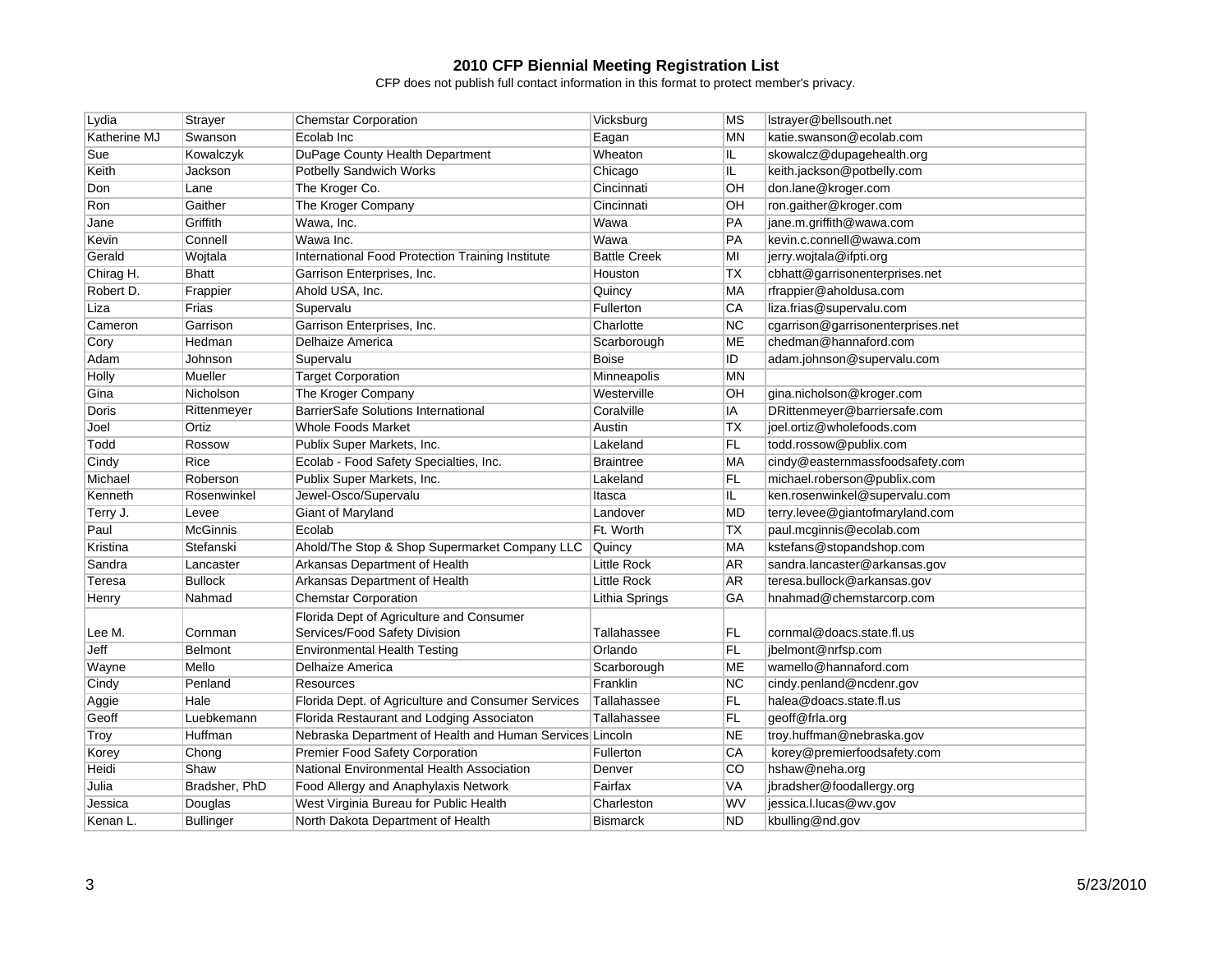| Lisa                 | <b>Brown</b>   | Maine CDC Health Inspection Program                                | Augusta          | МE             | lisa.brown@maine.gov                 |
|----------------------|----------------|--------------------------------------------------------------------|------------------|----------------|--------------------------------------|
| A. Scott             | Gilliam        | Indiana State Department of Health                                 | Indianapolis     | IN             | sgilliam@isdh.in.gov                 |
| Margaret             | Voyles         | Indiana State Department of Health                                 | Indianapolis     | IN             | mvoyles@isdh.in.gov                  |
| Sharon               | Farrell        | Indiana State Department of Health                                 | Indianapolis     | IN             | sfarrell@isdh.in.gov                 |
| Linda                | Whaley         | WV Bureau for Public Health                                        | Charleston       | WV             | Linda.K.Whaley@wv.gov                |
| Karen                | Reid           | Walt Disney Parks and Resorts US                                   | Lake Buena Vista | FL             | karen.reid@disney.com                |
| Frank                | O'Sullivan     | Frank O'Sullivan Consulting                                        | Salinas          | <b>CA</b>      | frankos@ix.netcom.com                |
| Robert               | <b>Brown</b>   | <b>Whole Foods Market</b>                                          | Austin           | TX             | robert.brown@wholefoods.com          |
| Angela               | Sanchez        | <b>CKE Restaurants Inc.</b>                                        | Ontario          | <b>CA</b>      | asanchez@ckr.com                     |
| Joyce                | Jensen         | Lincoln-Lancaster County Health Department                         | Lincoln          | <b>NE</b>      | jiensen@lincoln.ne.gov               |
| Dr. Wayne            | Derstine       | <b>SGS North America</b>                                           | Tallahassee      | FL             | henry.derstine@sgs.com               |
| Patrick              | Guzzle         | Idaho Department of Health and Welfare                             | <b>Boise</b>     | ID             | guzzlep@dhw.idaho.gov                |
| Robert               | Foster         | <b>Burger King Corporation</b>                                     | Miami            | FL             | rfoster@whopper.com                  |
| David                | Konop          | <b>Target Corporation</b>                                          | Farmington       | ΜN             | david.konop@target.com               |
| Terrence             | Kennedy        | <b>Starbucks Coffee Company</b>                                    | Manchester       | MA             | tkennedy@starbucks.com               |
| Darryl               | Jacobs         | Wendy's International                                              | <b>Dublin</b>    | OH             | darryl_jacobs@wendys.com             |
| Donna M.             | Garren, Ph.D.  | The Consumer Goods Forum                                           | Woosbridge       | <b>VA</b>      | donna_garren@comcast.net             |
| Richard H.           | Linton         | <b>Purdue University</b>                                           | West Lafayette   | IN             | linton@purdue.edu                    |
| Pamela               | Jones          | Wendy's / Arby's Group                                             | <b>Dublin</b>    | OH             | pam_jones@wendys.com                 |
| Dr. David            | McSwane        | Indiana University                                                 | Indianapolis     | IN             | dmcswane@iupui.edu                   |
| Richard R.           | Vergili        | <b>Culinary Institute of America</b>                               | <b>Hyde Park</b> | <b>NY</b>      | r_vergil@culinary.edu                |
| Brenda               | Bacon          | <b>Harris Teeter</b>                                               | <b>Matthews</b>  | <b>NC</b>      | bbacon@harristeeter.com              |
| Jeff                 | Hawley         | Harris Teeter, Inc.                                                | <b>Matthews</b>  | NC             | jhawley@harristeeter.com             |
| Davene               | Sarrocco-Smith | Lake County General Health District                                | Painesville      | OH             | dsarroccosmith@lcghd.org             |
| John                 | Montrose       | Wendys International                                               | Dublin           | OH             | john_montrose@wendys.com             |
| Thomas               | Ford           | Ecolab                                                             | Greensboro       | NC             | tom.ford@ecolab.com                  |
| Joe                  | Graham         | Washington State Department of Health                              | Olympia          | WA             | joe.graham@doh.wa.gov                |
| David                | Gifford        | Washington State Dept. of Health                                   | Olympia          | <b>WA</b>      | dave.gifford@doh.wa.gov              |
| Stephen C.           | Couto          | University of Rhode Island/Nutrition & Food Sciences West Kingston |                  | RI             | scc13tru@mail.uri.edu                |
| Chris                | Lauletta       | JohnsonDiversey, Inc.                                              | Phoenix          | <b>AZ</b>      | chris.lauletta@johnsondiversey.com   |
| Martha               | Patnoad        | University of Rhode Island/Nutrition & Food Sciences Kingston      |                  | R <sub>l</sub> | mpatnoad@uri.edu                     |
| Dave                 | Martin         | Oregon Public Health Division                                      | Portland         | <b>OR</b>      | david.c.martin@state.or.us           |
| Karen                | Schoenholtz    | <b>Whole Foods Market</b>                                          | Austin           | ТX             | Karen.Schoenholtz@wholefoods.com     |
| Daniel               | Roehl          | <b>National Restaurant Association</b>                             | Washington       | DC             | droehl@restaurant.org                |
| Robert               | Jue            | Central District Health Department                                 | <b>Boise</b>     | ID             | rjue@cdhd.idaho.gov                  |
| Susan                | Tyjewski       | CKE Restaurants, Inc.                                              | Ontario          | CA             | styjewski@ckr.com                    |
| Ned                  | Monroe         | National Automatic Merchandising Association                       | Herndon          | VA             | nmonroe@vending.org                  |
| Christopher          | Gordon         | Virginia Department of Health                                      | Richmond         | VA             | christopher.gordon@vdh.virginia.gov  |
| Dennis               | Eastin         | <b>USFDA</b>                                                       | Dallas           | <b>TX</b>      | dennis.eastin@fda.hhs.gov            |
| Charles              | Catlin         | P.F. Chang's China Bistro Inc.                                     | Scottsdale       | <b>AZ</b>      | chuck.catlin@pfcb.com                |
| Cassandra            | Mitchell       | Fairfax County Health Department                                   | Fairfax          | VA             | cassandra.mitchell@fairfaxcounty.gov |
| <b>Michael David</b> | Lawrence       | <b>Fairfax County Health Department</b>                            | Fairfax          | <b>VA</b>      | david.lawrence@fairfaxcounty.gov     |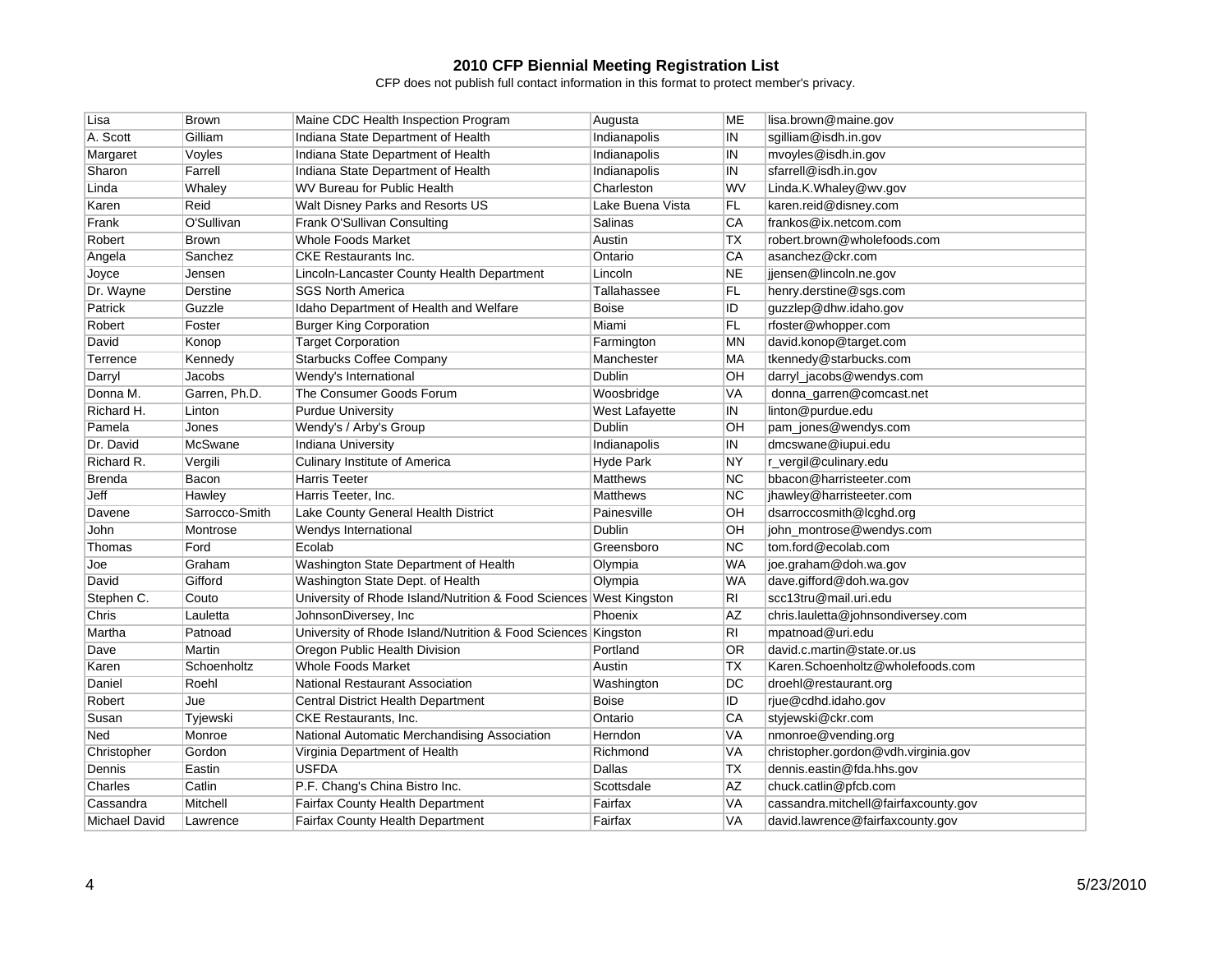| William    | Yee                | <b>Target Corporation</b>                     | Minneapolis          | <b>MN</b> | bill.yee@target.com             |
|------------|--------------------|-----------------------------------------------|----------------------|-----------|---------------------------------|
| Patrick J. | <b>Brown</b>       | The Great Atlantic & Pacific Tea Company      | Montvale             | <b>NJ</b> | brownp@aptea.com                |
| Vicki      | Everly             | Health                                        | San Jose             | <b>CA</b> | vicki.everly@deh.sccgov.org     |
| Susan      | Kendrick           | Oregon Department of Agriculture              | Salem                | 0R        | skendrick@oda.state.or.us       |
| Dawn       | Smith              | Oregon Department of Agriculure               | Salem                | <b>OR</b> | dsmith@oda.state.or.us          |
| Kelli      | Fall               | <b>NSF International</b>                      | Ann Arbor            | MI        | kfall@nsf.org                   |
| Tony       | Carotenuto         | Navy and Marine Corps Public Health Center    | Portsmouth           | <b>VA</b> | anthony.carotenuto@med.navy.mil |
| Robert     | Odette             | Navy and Marine Corps Public Health Center    | Portsmouth           | <b>VA</b> | robert.odette@med.navy.mil      |
| Andrew     | Plante             | <b>Brinker International</b>                  | Dallas               | <b>TX</b> | andrew.plante@brinker.com       |
| Ron        | Marsden            | Utah Department of Health                     | Salt Lake City       | lυT       | rmarsden@utah.gov               |
| Stephanie  | Mohn               | <b>Marsh Supermarkets</b>                     | Indianapolis         | IN        | smohn@marsh.net                 |
| Kelli      | Whiting            | Health and Hospital Corporation               | Indianapolis         | IN        | kwhiting@hhcorp.org             |
| Susan      | <b>Deslauriers</b> | <b>Big Y Foods</b>                            | Springfield          | MA        | deslaurs@bigy.com               |
| Clark      | Hepper             | South Dakota Department of Health             | Pierre               | <b>SD</b> | clarkhopper@state.sd.us         |
| Mark       | Sestak             | Alabama Department of Public Health           | Montgomery           | <b>AL</b> | msestak@adph.state.al.us        |
| Jayne      | Whiteside          | <b>Coastal Dialysis</b>                       | Bath                 | <b>ME</b> | jelizwhiteside@yahoo.com        |
| Jenny      | Scott              | <b>USFDA/CFSAN</b>                            | <b>College Park</b>  | <b>MD</b> | jenny.scott@fda.hhs.gov         |
| Scott      | Krause             | <b>USFDA</b>                                  | Dallas               | <b>TX</b> | scott.krause@fda.hhs.gov        |
| Cynthia C. | Kunkel             | <b>USFDA</b>                                  | Lenexa               | KS        | ckunkel@fda.hhs.gov             |
| Linda      | Collins            | <b>USFDA</b>                                  | Dallas               | <b>TX</b> | linda.collins@fda.hhs.gov       |
| Mario      | Seminara           | <b>USFDA</b>                                  | Denver               | CO        | mario.seminara@fda.hhs.gov      |
| Laurie     | Williams           | USFDA/CFSAN                                   | <b>College Park</b>  | <b>MD</b> | laurie.williams@fda.hhs.gov     |
| John       | Marcello           | <b>USFDA</b>                                  | Tempe                | <b>AZ</b> | john.marcello@fda.hhs.gov       |
| Sharon     | Ferguson           | <b>USFDA</b>                                  | Seattle              | <b>WA</b> | sharon.ferguson@fda.hhs.gov     |
| Katey      | Kennedy            | <b>USFDA</b>                                  | <b>Beaverton</b>     | <b>OR</b> | katey.kennedy@fda.hhs.gov       |
| Brad       | Tufto              | <b>USFDA</b>                                  | Spokane Valley       | <b>WA</b> | brad.tufto@fda.hhs.gov          |
| Lisa       | Whitlock           | <b>USFDA</b>                                  | Oakland              | CA        | lisa.whitlock@fda.hhs.gov       |
| Richard    | Ramirez            | <b>USFDA</b>                                  | Irvine               | CA        | richard.ramirez@fda.hhs.gov     |
| Deirdra    | Scarborough        | <b>USFDA</b>                                  | Rockville            | <b>MD</b> | deirdra.scarborough@fda.hhs.gov |
| Donald     | Sharp              | <b>USCDC</b>                                  | Atlanta              | GA        | das8@cdc.gov                    |
| Pamela     | Hendren            | Kentucky Department for Public Health         | Frankfort            | KY        | pamelam.hendren@ky.gov          |
| Dan        | Smyly, Ph. D.      | The Coca-Cola Company/North American Division | Atlanta              | GA        | dsmyly@na.ko.com                |
| Francis    | Ferko              | <b>US Foodservice</b>                         | Rosemont             | IL.       | frank.ferko@usfood.com          |
| Lois       | Cockerham          | Southeast Community College                   | Lincoln              | <b>NE</b> | lcockerh@southeast.edu          |
| Donald     | Schaffner          | <b>Rutgers University</b>                     | <b>New Brunswick</b> | <b>NJ</b> | schaffner@aesop.rutgers.edu     |
| Lisa       | Weddig             | <b>Better Seafood Board</b>                   | McLean               | <b>VA</b> | lweddig@nfi.org                 |
| Steven F.  | Grover             | The Steak 'n Shake Company                    | Indianapolis         | IN        | Steven.Grover@steaknshake.com   |
| Michael    | Magner             | Fresh and Easy Neighborhood Market            | El Segundo           | CA        | mike.magner@freshandeasy.com    |
| Gregory    | Pallaske           | U.S. Foodservice                              | Rosemont             | IL        | greg.pallaske@usfood.com        |
| Jim        | Dingman            | Underwriter's Laboratories Inc.               | Northbrook           | IL.       | james.d.dingman@us.ul.com       |
| Kevin      | <b>Besey</b>       | Division                                      | Lansing              | MI        | beseyk@michigan.gov             |
| Andrew     | Maccabe            | <b>USCDC</b>                                  | <b>College Park</b>  | <b>MD</b> | amaccabe@fda.hhs.gov            |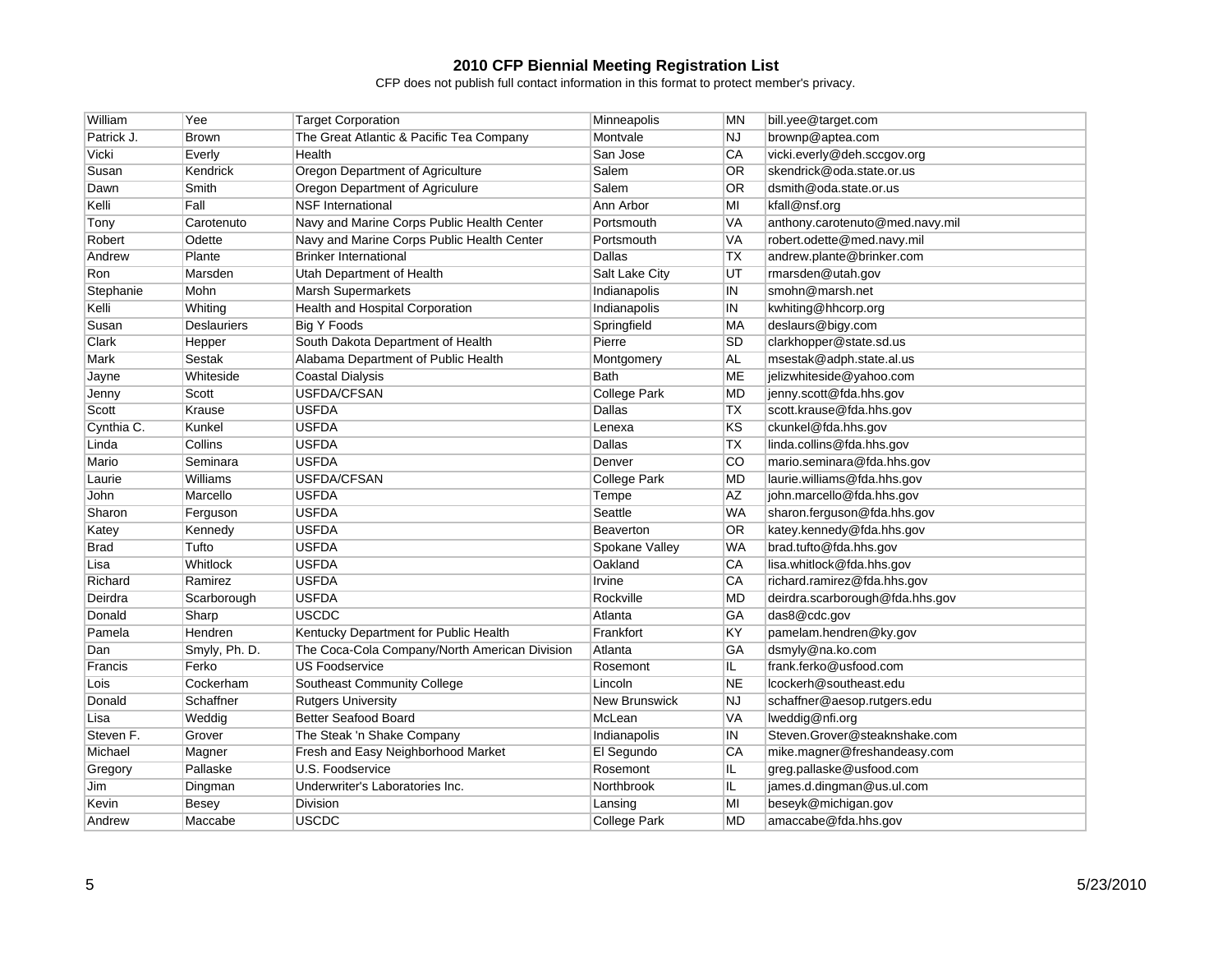| Lori F.      | Pivarnik        | University of Rhode Island                                    | <b>West Kingston</b> | RI        | pivarnik@uri.edu                    |
|--------------|-----------------|---------------------------------------------------------------|----------------------|-----------|-------------------------------------|
| Chris        | Chestnut        | Panda Restaurant Group                                        | Rosemead             | CA        | chris.chestnut@pandarg.com          |
| Nicole       | Richard         | University of Rhode Island                                    | <b>West Kingston</b> | RI        | nleydon@mail.uri.edu                |
| John N.      | Powell          | USFDA                                                         | Gurnee               | IL.       | john.powell@fda.hhs.gov             |
| Mary         | Leong           | <b>USFDA</b>                                                  | Jamaica              | <b>NY</b> | mary.leong@fda.hhs.gov              |
| Steven       | <b>Nattrass</b> | <b>USFDA</b>                                                  | Hartford             | <b>CT</b> | steven.nattrass@fda.hhs.gov         |
| Elizabeth    | O'Malley        | <b>USFDA</b>                                                  | Jamaica              | <b>NY</b> | elizabeth.omalley@fda.hhs.gov       |
| Eric         | Moore           | Aramark                                                       | Philadelphia         | PA        | moore-eric2@aramark.com             |
| Ramona       | Quintanilla     | Proctor & Gamble                                              | Cincinnati           | <b>OH</b> | quintanilla.r@pg.com                |
| David K.     | Small           | The Stop & Shop Supermarket Company LLC                       | Quincy               | MA        | dsmall@stopandshop.com              |
| Ernest M.    | Julian, Ph.D.   | Rhode Island Department of Health                             | Providence           | RI        | ernie.julian@health.ri.gov          |
| Thomas       | Nerney          | Protection                                                    | Providence           | RI        | thomas.nerney@health.ri.gov         |
| Susan M.     | Wallace         | Johnson and Wales University                                  | Providence           | RI        | Susan.Wallace@jwu.edu               |
| Marlene      | Gaither         | Coconino County (AZ) Health Department                        | Flagstaff            | <b>AZ</b> | mgaither@coconino.az.gov            |
| Dr. Cynthia  | Woodley         | Professional Testing, Inc.                                    | Orlando              | <b>FL</b> | cdwoodley@proftesting.com           |
| Gina         | McDowell        | Ecolab                                                        | Greensboro           | <b>NC</b> | gina.mcdowell@ecolab.com            |
| <b>Brian</b> | Martinez        | San Mateo County Environmental Health                         | San Mateo            | CA        | bmartinez@co.sanmateo.ca.us         |
| Kristin      | Garcia          | Alexandria Health Department                                  | Alexandria           | VA        | kristin.garcia@vdh.virginia.gov     |
| Michelle     | Motsinger       | Environment                                                   | Denver               | CO        | michelle.motsinger@state.co.us      |
| Nicole       | Grisham         | Environment                                                   | Denver               | <b>CO</b> | nicole.grisham@state.co.us          |
| Susan        | Parachini       | Colorado Dept of Public Health & Environment                  | Denver               | CO        | susan.parachini@state.co.us         |
| Petra        | Balli           | Ecolab                                                        | Eagan                | <b>MN</b> | petra.balli@ecolab.com              |
| Theodore D.  | Strouth         | Ohio Department of Health                                     | Columbus             | OH        | ted.strouth@odh.ohio.gov            |
| Jean         | Edsall          | Compass Group                                                 | Dover                | OH        | jean.edsall@compass-usa.com         |
| Alan         | Odom            | Compass Group                                                 | <b>Benton</b>        | IL.       | alan.odom@compass-usa.com           |
| Stephen      | Posey           | <b>Brinker International</b>                                  | Dallas               | TХ        | stephen.posey@brinker.com           |
| Daniel       | Goossen         | <b>Giant Food</b>                                             | Landover             | <b>MD</b> | daniel.goossen@giantofmaryland.com  |
| Yuhuan       | Chen            | Grocery Manufacturers Association                             | Washington           | DC        | ychen@gmaonline.org                 |
| Dr. Joseph   | Eifert          | Virginia Tech                                                 | Blacksburg           | <b>VA</b> | jeifert@vt.edu                      |
| Steven       | Moris           | Kansas Department of Agriculture                              | Topeka               | KS        | smoris@kda.ks.us                    |
| Adam         | Inman           | Kansas Department of Agriculture                              | Topeka               | KS        | adam.inman@kda.ks.us                |
| Julie        | Albrecht        | Univ of Nebraska/Lincoln, Nutrition + Health Services Lincoln |                      | <b>NE</b> | jalbrecht1@unl.edu                  |
| Greg         | Abel            | <b>USFDA</b>                                                  | Minneapolis          | <b>MN</b> | greg.abel@fda.hhs.gov               |
| Glenda R.    | Lewis           | USFDA/CFSAN                                                   | <b>College Park</b>  | <b>MD</b> | glenda.lewis@fda.hhs.gov            |
| Leslie       | Cobb            | Kentucky Department of Public Health                          | Frankfort            | KY        | leslie.cobb@ky.gov                  |
| Raymond A.   | Duffill         | <b>USFDA</b>                                                  | Stoneham             | <b>MA</b> | raymond.duffill@fda.hhs.gov         |
| Alfred       | Pistorio        | <b>USFDA</b>                                                  | Stoneham             | МA        | alfred.pistorio@fda.hhs.gov         |
| Diane        | Chalifoux Judge | <b>Boston Inspectional Services</b>                           | <b>Boston</b>        | MA        | diane.chalifoux.isd@ci.boston.ma.us |
| Kristina     | <b>Barlow</b>   | <b>USDA/FSIS</b>                                              | Fairfax              | <b>VA</b> | kristina.barlow@fsis.usda.gov       |
| Jennifer     | Webb            | <b>USDA/FSIS</b>                                              | <b>Beltsville</b>    | <b>MD</b> | jennifer.webb@fsis.usda.gov         |
| David J.     | Read            | Minnesota Department of Agriculture                           | St. Paul             | <b>MN</b> | david.read@state.mn.us              |
| Lorna        | Girard          | Minnesota Dept. of Agriculture                                | St. Paul             | <b>MN</b> | lorna.girard@state.mn.us            |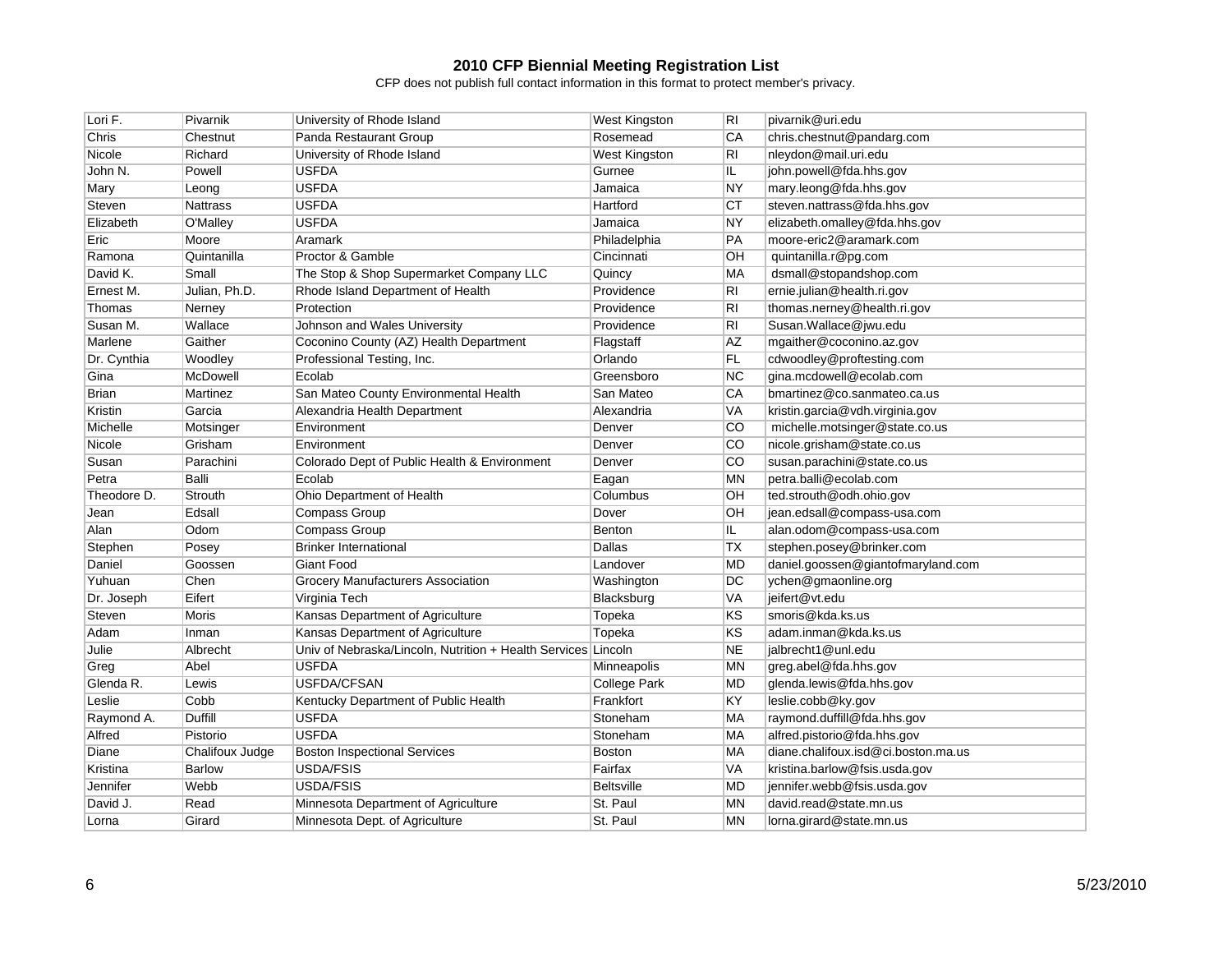| Christine      | Cox           | Montana Department of HHS                        | Helena               | МT        | ccox@mt.gov                   |
|----------------|---------------|--------------------------------------------------|----------------------|-----------|-------------------------------|
| Kevin          | Smith         | USFDA/CFSAN                                      | <b>College Park</b>  | <b>MD</b> | kevin.smith@fda.hhs.gov       |
| Allen          | Gelfius       | <b>USFDA</b>                                     | Rockville            | <b>MD</b> | allen.gelfius@fda.hhs.gov     |
| Janet          | Williams      | <b>USFDA</b>                                     | Rockville            | <b>MD</b> | janet.williams@fda.hhs.gov    |
| George         | Hanssen       | Nebraska Department of Agriculture               | Lincoln              | <b>NE</b> | george.hanssen@nebraska.gov   |
| Tressa         | Madden        | Oklahoma State Department of Health              | Oklahoma City        | <b>OK</b> | tressam@health.ok.gov         |
| Alan           | Taylor        | Maryland Department of Health                    | <b>Baltimore</b>     | <b>MD</b> | alant@smmh.state.md.us        |
| Gwendolyn      | John          | Maryland Department of Health                    | <b>Baltimore</b>     | <b>MD</b> | giohn@dhmh.state.md.us        |
| Donna          | Wanucha       | <b>USFDA</b>                                     | Charlotte            | <b>NC</b> | donna.wanucha@fda.hhs.gov     |
| Dan            | Redditt       | <b>USFDA</b>                                     | Atlanta              | GA        | joseph.reddit@fda.hhs.gov     |
| Christopher    | Smith         | <b>USFDA</b>                                     | Atlanta              | GA        | chris.smith@fda.hhs.gov       |
| Alan M.        | Tart          | <b>USFDA</b>                                     | Atlanta              | GA        | alan.tart@fda.hhs.gov         |
| Robert J.      | Kramer        | <b>Columbus Health Department</b>                | Columbus             | <b>OH</b> | bobk@columbus.gov             |
| Diane          | Bernazzani    | Protection                                       | Jamaica Plain        | MA        | diane.bernazzani@state.ma.us  |
| Susan          | Strong        | California Department of Public Health           | Sacramento           | CA        | susan.strong@cdph.ca.gov      |
| Dorothy        | Lebeau        | The Dotty Lebeau Group                           | Hope                 | RI        | deejay63@cox.net              |
| Lynn           | Hodges        | <b>USDA/FSIS</b>                                 | Dallas               | <b>TX</b> | lynn.hodges@fsis.usda.gov     |
| Lynda          | Hoxie         | Dave's Marketplace                               | East Greenwich       | RI        | lhoxie@dave'smarketplace.com  |
| Ronald S.      | Klein         | Alaska Department of Environmental Conservation  | Anchorage            | AK        | ron.klein@alaska.gov          |
| Kimberly       | Stryker       | State of AK Food Safety & Sanitation             | Anchorage            | AK        | kimberly.stryker@alaska.gov   |
| Michael        | Gentry        | Alaska Dept of Environmental Conservation        | Anchorage            | AK        | mike.gentry@alaska.gov        |
| Thomas         | Coffill       | City of Boston Inspectional Services             | Boston               | MA        | tom.coffill@cityofboston.gov  |
| Petronilo C.   | Zapata        | Yum! Brands                                      | Dallas               | <b>TX</b> | petro.zapata@yum.com          |
| Todd           | Taylor        | Ecolab                                           | Greensboro           | <b>NC</b> | todd.taylor@ecolab.com        |
| Sarah A.       | Klein         | Center for Science in the Public Interest (CSPI) | Washington           | DC        | sklein@cspinet.org            |
| Sue            | Vergne        | Jack in the Box Inc.                             | San Diego            | CA        | sue.vergne@jackinthebox.com   |
| Frederick J.   | Angulo        | <b>USCDC</b>                                     | Chamblee             | GA        | FAngulo@cdc.gov               |
| Laura          | <b>Hess</b>   | Dunkin' Brands, Inc.                             | Canton               | MA        | laura.hess@dunkinbrands.com   |
| Beth           | Cannon        | Steritech                                        | Silverthorne         | <b>CO</b> | beth.cannon@steritech.com     |
| Dan            | Dahlman       | Ecolab, Inc.                                     | Saint Paul           | <b>MN</b> | dan.dahlman@ecolab.com        |
| Dr. Anna       | Starobin      | Ecolab                                           | Greensboro           | NC        | anna.starobin@ecolab.com      |
| <b>Brandi</b>  | Vinson        | Chickasaw Nation Health System                   | Tishomingo           | OK        | brandi.vinson@chickasaw.net   |
| Brian A.       | Nummer, Ph.D. | <b>Utah State University</b>                     | Logan                | UT        | briann@ext.usu.edu            |
| Eric D.        | Martin        | Margaritaville Enterprises, Inc.                 | Orlando              | FL        | emartin@margaritaville.com    |
| Pamela         | Ross-Kung     | Safe Food Management                             | Stoneham             | MA        | info@safefoodmanagement.com   |
| Mary           | Fandrey       | Missouri Department of Health & Senior Services  | Jefferson City       | <b>MO</b> | mary.fandrey@dhss.mo.gov      |
| <b>Barbara</b> | Gerzonich     | New York State Department of Health              | Troy                 | <b>NY</b> | bmg02@health.state.ny.us      |
| Aaron          | Smith         | Stop & Shop Supermarkets                         | Quincy               | MA        | aaron.smith@stopandshop.com   |
| John T.        | Luke          | Mississippi State Department of Health           | Jackson              | <b>MS</b> | john.luke@msdh.state.ms.us    |
| Bill           | Vear          | MindLeaders, Inc.                                | Dublin               | OH        | bvear@mindleaders.com         |
| Ken            | Walters       | Prometric                                        | St. Paul             | <b>MN</b> | ken.walters@prometric.com     |
| Michele        | Samarva-Timm  | Somerset County Department of Health             | <b>Franklin Park</b> | <b>NJ</b> | SamaryaTimm@co.somerset.nj.us |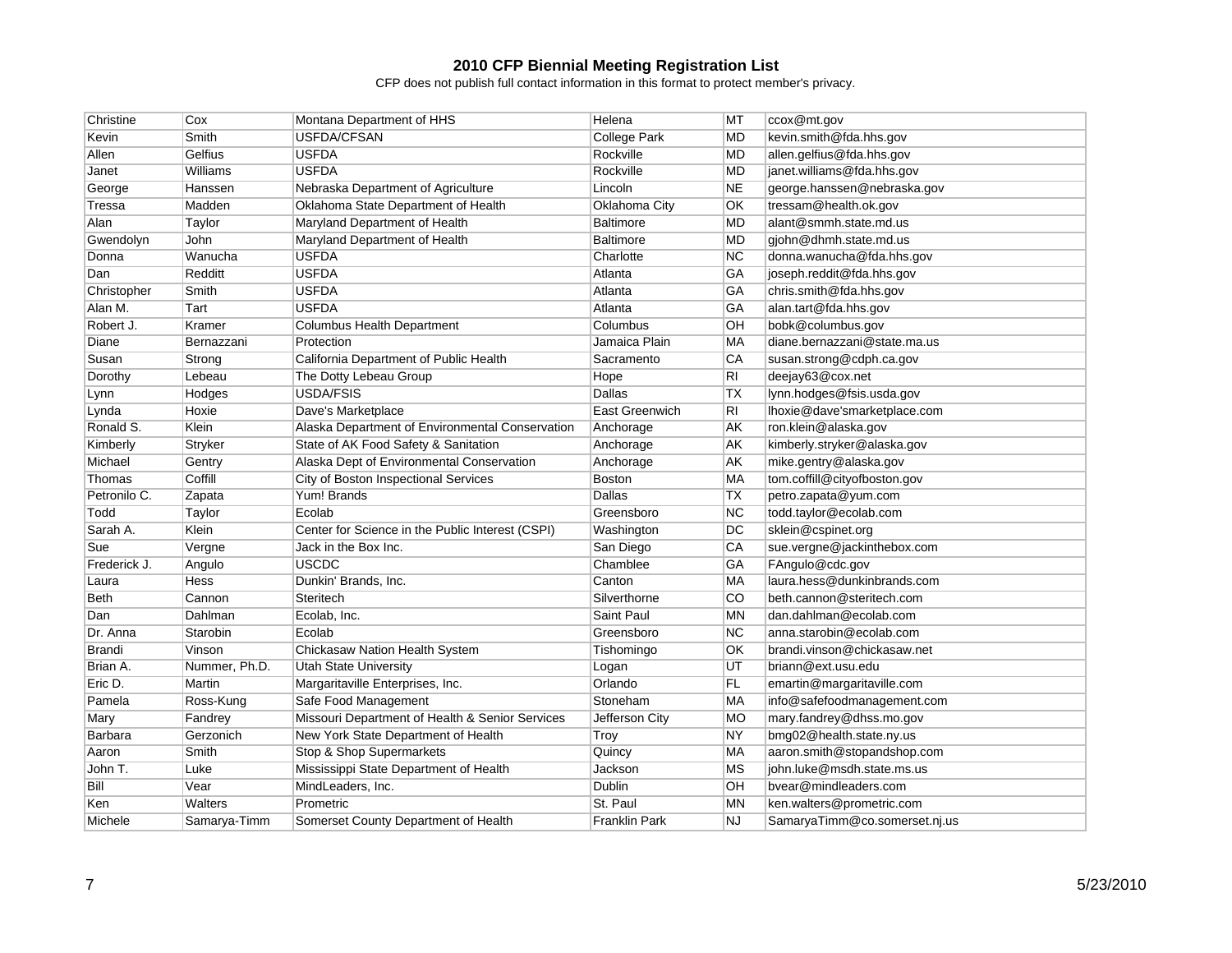| John M.    | Hicks, Jr.     | <b>USDA/FSIS</b>                                          | Washington           | DC        | john.hicks@fsis.usda.gov        |
|------------|----------------|-----------------------------------------------------------|----------------------|-----------|---------------------------------|
| Kris       | Moore          | <b>USFDA</b>                                              | Louisville           | KY        | kris.moore@fda.hhs.gov          |
| Craig K.   | Harris         | Michigan State University                                 | Okemos               | MI        | harrisc@msu.edu                 |
| David      | McNinch        | Washoe County Health District                             | Reno                 | <b>NV</b> | dmcninch@washoecounty.us        |
| Donald     | Zink           | USFDA/CFSAN                                               | <b>College Park</b>  | <b>MD</b> | donald.zink@fda.hhs.gov         |
| Stacy      | Marler         | Del Taco LLC                                              | Lake Forest          | CA        | stacymarler@deltaco.com         |
| George     | Mastin         | Aramark                                                   | Cumberland           | RI        | mastin-george@aramark.com       |
| <b>Bob</b> | Roncaglia      | King Soopers/Kroger                                       | Denver               | CO        | bob.roncaglia@kingsoopers.com   |
| James      | Kaplanek       | Wisconsin Dept of Health Services                         | Madison              | WI        | james.kaplanek@wisconsin.gov    |
| Michaeline | Mulvey         | Foragers                                                  | Bowdoin              | ME        | mjpmm955i@gwi.net               |
| Thomas     | Bell           | Procter & Gamble                                          | Cincinnati           | OH        | bell.ct@pg.com                  |
| Kimberly   | Warner         | Oceana                                                    | Washington           | DC        | kwarner@oceana.org              |
| Scott      | Alkinburgh     | Ecolab                                                    | Greensboro           | <b>NC</b> | scott.alkinburgh@ecolab.com     |
| Joe        | Hainline       | Jefferson County Health Department                        | Hillsboro            | <b>MO</b> | hainlj@lpha.mopublic.org        |
| Frances    | <b>Burnett</b> | Johnson & Wales University                                | Charlotte            | NC        | frances.burnett@jwu.edu         |
| LeAnn      | Chuboff        | Food Marketing Institute/SQF                              | Arlington            | <b>VA</b> | Ichuboff@fmi.org                |
| Kathleen   | Ensley         | <b>Taco Bell</b>                                          | Irvine               | CA        | kathleen.ensley@tacobell.com    |
| Gale       | Prince         | Your Food Safety Coach, LLC                               | Cincinnati           | OH        | gale@galeprince.com             |
| Thomas L.  | Schwarz        | International Flight Services Association                 | Burke                | <b>VA</b> | tls4HACCP@aol.com               |
| Zia        | Siddigi        | <b>Orkin Commercial Services</b>                          | Atlanta              | GA        | zsiddiqi@rollins.com            |
| John M.    | Luker          | New York State Department of Agriculture & Markets Albany |                      | <b>NY</b> | john.luker@agmkt.state.ny.us    |
| Ruth N.    | Hendy          | Texas Department of State Health Services                 | Austin               | <b>TX</b> | ruth.hendy@dshs.state.tx.us     |
| Deborah    | Marlow         | Texas Department of State Health Services                 | Austin               | <b>TX</b> | deborah.marlow@dshs.state.tx.us |
| Carol S.   | Mier           | Rhode Island College                                      | Sagamore Beach       | MA        | miercarol@netscape.net          |
| Sean       | Dunleavy       | Michigan Department of Agriculture                        | Lansing              | MI        | dunleavys@michigan.gov          |
| Dean       | Varney         | <b>Starbucks Coffee Company</b>                           | Roslindale           | Ma        | dvarney@starbucks.com           |
| James      | <b>Baldwin</b> | <b>Price Chopper Supermarkets</b>                         | Schenectady          | <b>NY</b> | jimbaldwin@pricechopper.com     |
| Martin     | Bucknavage     | Penn State University                                     | <b>State College</b> | PA        | mwb124@psu.edu                  |
| Pamela     | Miles          | Virginia Dept. of Agriculture/Dairy and Foods             | Richmond             | VA        | pamela.miles@vdacs.virginia.gov |
| Jennifer   | Tong           | <b>NSF</b> International                                  | Ann Arbor            | MI        | jtong@nsf.org                   |
| Grant      | Sherratt       | Steton Technology                                         | St. George           | UT        | grant.sherratt@steton.com       |
| Ken        | Moore          | <b>Interstate Shellfish Sanitation Conference</b>         | Columbia             | <b>SC</b> | issc@issc.org                   |
| James      | Mack           | State of WI Dept of Health and Family Services            | Madison              | WI        | james.mack@wisconsin.gov        |
| DeBrena    | Hilton         | <b>Tulsa Health Department</b>                            | Tulsa                | <b>OK</b> | dhilton@tulsa-health.org        |
| Casimir M. | Tryba          | Big Y Foods, Inc.                                         | Springfield          | MA        | tryba@bigy.com                  |
| Charles S. | Otto, III      | USCDC                                                     | Atlanta              | GA        | cao7@cdc.gov                    |
| Carol L.   | Selman         | <b>USCDC</b>                                              | Atlanta              | GA        | zxg4@cdc.gov                    |
| Tracey     | Weeks          | CT Department of Public Health                            | Hartford             | <b>CT</b> | tracey.weeks@ct.gov             |
| Daneen     | Farrow-Collier | <b>USCDC</b>                                              | Atlanta              | GA        | dhf6@cdc.gov                    |
| Laura      | <b>Brown</b>   | <b>USCDC</b>                                              | Atlanta              | <b>GA</b> | Irg0@cdc.gov                    |
| Vincent    | Radke          | <b>USCDC</b>                                              | Atlanta              | <b>GA</b> | ver2@cdc.gov                    |
|            |                |                                                           |                      | GA        |                                 |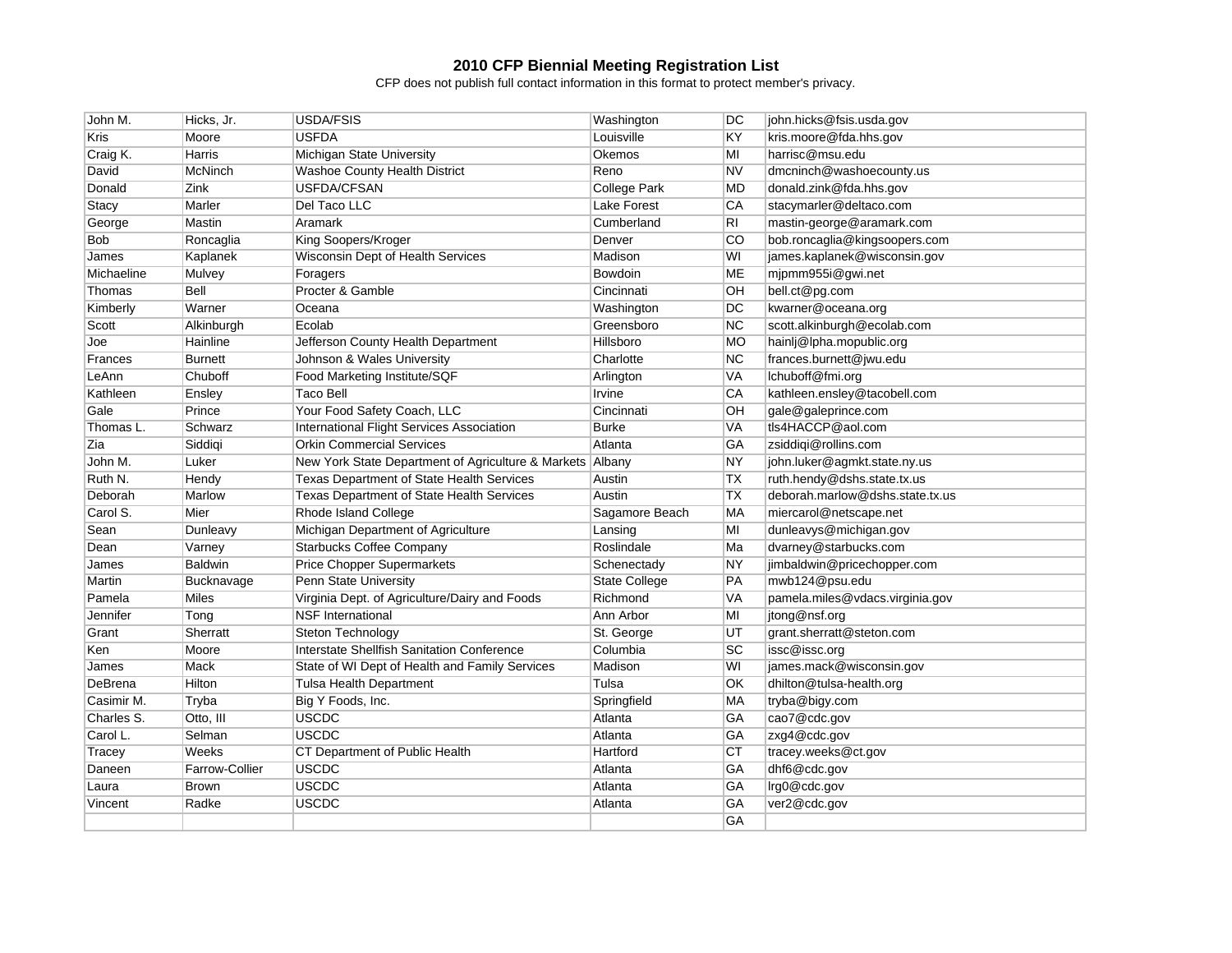| Pam          | Wittig          | Proctor & Gamble                                 | Columbia             | <b>SC</b>      | wittig.pl@pg.com                |
|--------------|-----------------|--------------------------------------------------|----------------------|----------------|---------------------------------|
| <b>Brian</b> | Turner          | Sodexo                                           | <b>Downers Grove</b> | IL             | brian.turner@sodexho.com        |
| Stephen      | Voels           | Pizza Hut, Inc.                                  | Dallas               | <b>TX</b>      | steve.voels@pizzahut.com        |
| Stephen      | <b>Benoit</b>   | International Food Protection Training Institute | <b>Battle Creek</b>  | МI             | stephen.benoit@naticfp.org      |
| Jimena       | Velasquez       | <b>Tribe Mediterrenean Foods</b>                 | Taunton              | MA             | j.velasquez@tribehummus.com     |
| Jesse        | <b>Norris</b>   | Tribe Mediterranean Foods                        | Taunton              | MA             | j.norris@tribehummus.com        |
| Kim          | Kelly-Tunis     | Orkin                                            | Raleigh              | <b>NC</b>      | kkelleytunis@orkin.com          |
| Michael      | Beach           | <b>USCDC</b>                                     | Atlanta              | GA             | mbeach@cdc.gov                  |
| Elizabeth    | <b>Bugden</b>   | Bugden Solutions, Inc.                           | Manchester           | <b>NH</b>      | bugdene@comcast.net             |
| David        | Calabrese       | Sani Professional                                | Cornelius            | NC             | dcalabrase@saniprofessional.com |
| Frank        | Yiannas         | <b>Wal-Mart Stores</b>                           | Bentonville          | AR.            | frank.yiannas@wal-mart.com      |
| Frances      | <b>DeRuiter</b> | Sodexo School Services                           | Woonsocket           | R <sub>1</sub> | frances.deruiter@sodexo.com     |
| Kerry        | Haertel         | <b>Chemstar Corporation</b>                      | Lithia Springs       | GA             | khaertel@chemstarcorp.com       |
| Katrina      | Paiva           | Cookie Place Café                                | N Scituate           | RI             | ktatasciore@hotmail.com         |
| Thomas M.    | Foegle          | <b>Brinker International</b>                     | Dallas               | <b>TX</b>      | tom.foegle@brinker.com          |
| Robert       | Reinhard        | Sara Lee Corporation                             | <b>Downers Grove</b> | IL.            | bob.reinhard@saralee.com        |
| Amy          | Roedl           | <b>National Restaurant Association Solutions</b> | Chicago              | IL.            | aroedl@restaurant.org           |
| Lori         | LeMaster        | TN Department of Health                          | Nashville            | TN             | lori.lemaster@tn.gov            |
| Mary         | Cartagena       | <b>USFDA</b>                                     | <b>College Park</b>  | <b>MD</b>      | mary.cartagena2fda.hhs.gov      |
| Veronica     | Moore           | USFDA/CFSAN                                      | <b>College Park</b>  | <b>MD</b>      | veronica.moore@fda.hhs.gov      |
| Rebecca      | Vigue           | USFDA/CFSAN                                      | <b>College Park</b>  | <b>MD</b>      | rebecca.vigue@fda.hhs.gov       |
| Richard      | Clark           | Utah Department of Agriculture and Food          | Salt Lake City       | UT             | richardwclark@utah.gov          |
| Jay          | Schvaneveldt    | Utah Department of Agriculture and Food          | Salt Lake City       | UT             | nschvaneveldt@utah.gov          |
| Paul         | Achitoff        | Earthjustice                                     | Honolulu             | HI             | achitoff@earthjustice.org       |
| Jorge A.     | Hernandez       | <b>US Foodservice</b>                            | Rosemont             | IL.            | jorge.hernandez1@usfood.com     |
| Glenda       | Rhyder          | Winn-Dixie Stores, Inc.                          | Jacksonville         | <b>FL</b>      | glendarhyder@winn-dixie.com     |
| Elizabeth A. | <b>Nutt</b>     | <b>Tulsa Health Department</b>                   | Tulsa                | <b>OK</b>      | eanutt@tulsa-health.org         |
| Debbie       | Watts           | Tulsa Health Department                          | Tulsa                | OK             | dwatts@tulsa-health.org         |
|              |                 | PA Dept. of Agriculture/Food Safety & Laboratory |                      |                |                                 |
| Sheri L.     | <b>Morris</b>   | Services                                         | Harrisburg           | PA             | shmorris@state.pa.us            |
| Jayne        | Nosari          | Illinois Department of Public Health             | Springfield          | IL.            | jayne.nosari@illinois.gov       |
| Terri        | Gerhardt        | Ohio Dept of Agriculture                         | Reynoldsburg         | OH             | gerhardt@agri.ohio.gov          |
| Jenny        | Scott           | USFDA/CFSAN                                      | <b>College Park</b>  | <b>MD</b>      | jenny.scott@fda.hhs.gov         |
| George       | Roughan         | <b>TAP Series</b>                                | <b>Thousand Oaks</b> | CA             | gr@tapseries.com                |
| Lisa         | <b>Bushnell</b> | CT Dept of Public Health                         | Hartford             | CT             | lisa.bushnell@ct.gov            |
| Edward       | Groth III       | <b>Croth Consulting Services</b>                 | Pelham               | <b>NY</b>      | nedgroth@cs.com                 |
| Darrell      | Wiser           | <b>Wal-Mart Stores</b>                           | Bentonville          | AR             | darrell.wiser@wal-mart.com      |
| Neal J.      | Nover           | WinWam Software                                  | Mount Laurel         | <b>NJ</b>      | nealnov@winwam.com              |
| <b>Ivory</b> | Cooper          | District of Columbia Department of Health        | Washington           | DC             | ivory.cooper@dc.gov             |
| Ellen        | Laymon          | <b>USFDA</b>                                     | Rockville            | MD             | ellen.laymon@fda.hhs.gov        |
| Harry E.     | Grenawitzke     | <b>NSF</b> International                         | Monroe               | MI             | harry.grenawitzke@gmail.com     |
| Suzanne A.   | St. Amour       | <b>Bristol Community College</b>                 | Little Compton       | RI             | suzanne93@verizon.net           |